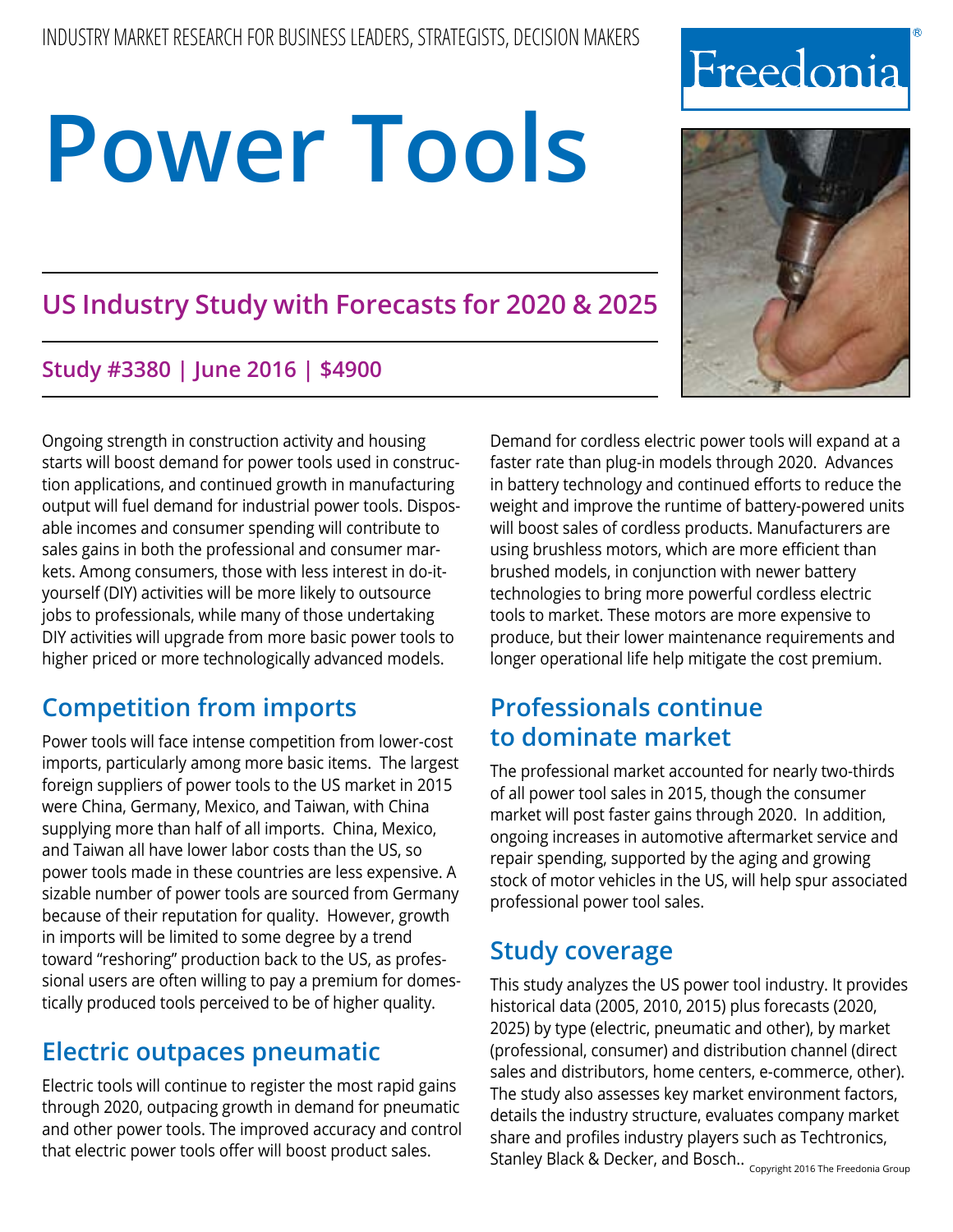**US Industry Study with forecasts for 2020 & 2025**

#### **CONTENTS SUMMARY** Other Power Tools

#### **Executive Summary**

#### **Market Environment**

#### **Overview**

Power Tool Supply & Demand Power Tool Shipments US Foreign Trade in Power Tools Imports **Exports** World Power Tool Outlook Pricing Trends New Technology Developments

#### **Electric Power Tools**

Electric Tool Supply & Demand Imports Exports Electric Tool Demand by Power Source Drills Supply & Demand Foreign Trade Demand by Type Producers & Brand Names Saws Supply & Demand Foreign Trade Demand by Type Producers & Brand Names Sanders, Polishers, & Grinders Supply & Demand Foreign Trade Demand by Type Producers & Brand Names **Screwdrivers** Supply & Demand Foreign Trade Demand by Type Producers & Brand Names Planers & Routers **Hammers** Other Electric Tools Parts & Attachments

#### **Pneumatic & Other Power Tools**

Supply & Demand Imports Exports Pneumatic Power Tools Nailers & Staplers Impact Wrenches Drills & Screwdrivers Percussion Tools Sanders, Polishers, & Grinders Other Pneumatic Tools Parts & Attachments

#### **Markets**

Professional Demand Construction Automotive Aftermarket Industrial & Other Professional Services Consumer Demand

Study #3380 June 2016 \$4900

#### **Distribution Channels**

Channel Overview Direct Sales & Distributors Home Centers E-Commerce Other

#### **Industry Structure**

Industry Composition Market Share Private Label Competitive Strategies Research & Product Development Marketing Cooperative Agreements Mergers, Acquisitions, & Divestitures

#### **Company Profiles**

## 4 **Tables & Charts**

#### **Executive Summary**

1 Summary Table

#### **Overview**

- 1 Power Tool Supply & Demand
- Cht Power Tool Imports by Source, 2015
- Cht Power Tool Exports by Destination, 2015
	- 2 Power Tool Shipments by Type
	- 3 Power Tool Foreign Trade
	- 4 World Power Tool Demand
- 5 Price Deflators for Power Tools

#### **Electric Power Tools**

- 1 Electric Tool Supply & Demand
- Cht Electric Tool Demand by Product, 2015
- Cht Electric Tool Demand: Projected
	- 2015-2020 Annual Rate of Growth by Product
	-
- Cht Electric Tool Imports by Source, 2015 Cht Electric Tool Exports by
	- Destination, 2015
- 2 Electric Tool Demand by Power Source
- Cht Plug-In & Cordless Electric Tool Share by Product, 2015
	- 3 Selected Electric Power Tool Brands
- 4 Electric Drill Supply & Demand
- Cht Electric Drill Imports by Source, 2015 5 Electric Saw Supply & Demand

Freedonia

- Cht Electric Saw Imports by Source, 2015 6 Electric Sander, Polisher, & Grinder Supply & Demand
- Cht Electric Sander, Polisher, & Grinder Imports by Source, 2015
	- 7 Electric Screwdriver Supply & Demand
- Cht Electric Screwdriver Imports by Source, 2015
	- 8 Electric Planer & Router Supply & Demand
	- 9 Electric Hammer Supply & Demand
- 10 Other Electric Tool Supply & Demand
- 11 Electric Tool Parts & Attachments Supply & Demand

#### **Pneumatic & Other Power Tools**

- 1 Pneumatic & Other Power Tool Supply & Demand
- Cht Pneumatic Tool Imports by Source, 2015
- Cht Pneumatic Tool Exports by Destination, 2015
- 2 Selected Pneumatic Tool Brands
- 3 Pneumatic Tool Supply & Demand
- 4 Pneumatic Nailer & Stapler Supply & Demand
- 5 Pneumatic Impact Wrench Supply & Demand
- 6 Pneumatic Drill & Screwdriver Supply & Demand
- 7 Pneumatic Percussion Tool Supply & Demand
- 8 Pneumatic Sander, Polisher, & Grinder Supply & Demand
- 9 Other Pneumatic Tool Supply & Demand
- 10 Pneumatic Tool Parts & Attachments Supply & Demand
- 11 Other Power Tool Supply & Demand

#### **Markets**

- 1 Power Tool Demand by Market
- 2 Professional Power Tool Demand by Sector
- 3 Construction Demand for Power Tools
- 4 Automotive Aftermarket Demand for Power Tools
- 5 Industrial & Other Professional Demand for Power Tools
- 6 Consumer Power Tool Demand

#### **Distribution Channels**

1 Power Tool Demand by Distribution Channel

#### **Industry Structure**

- 1 US Power Tool Sales by Company, 2015
- Cht Power Tool Market Share, 2015
	- 2 Selected Cooperative Agreements
	- 3 Selected Acquisitions & Divestitures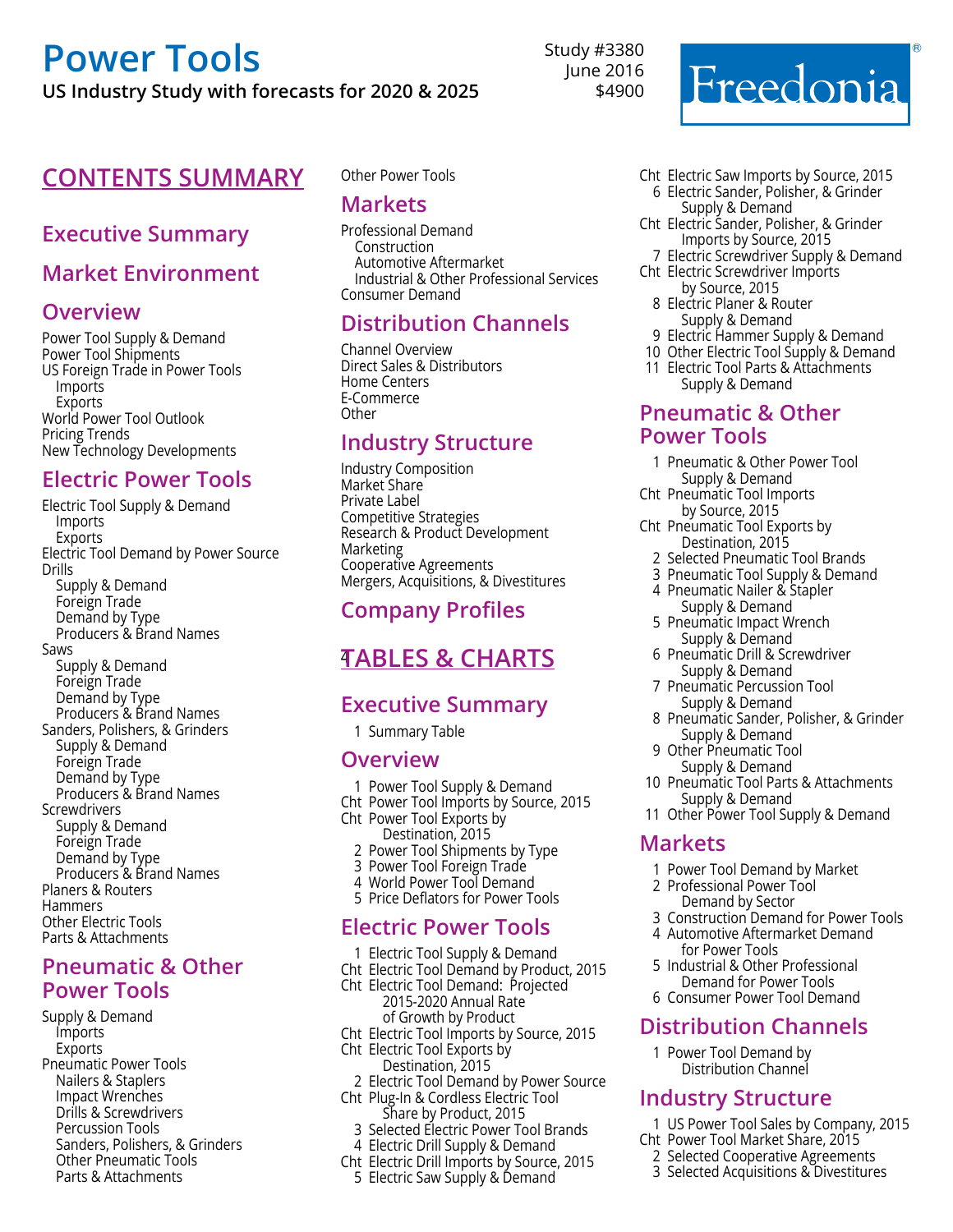**US Industry Study with forecasts for 2020 & 2025**



#### **electric power tools**

#### **Sanders, Polishers & Grinders**

Sanders, polishers, and grinders are designed to remove mate from the surface of an item. Electric sanders, polishers, and grind all similar in design, with a motor-driven abrasive attachment that perpendicular to the handle. These products are differentiated by speed and abrasive function, with polishers typically the slowest t and least abrasive of the three, followed by sanders, and then grind However, multifunctional sander/polisher/grinder tools have colla the distinction between these products.

#### **Supply & Demand**

Sales of electric sanders, polishers, and grinders totaled \$440



ercent of total electric tool deman percent per annum through 2020 ver tool demand as a whole. Con , particularly in building construc gains, as will the improved dom rertheless, competition from othe l types; pneumatic sanders, polis vill limit growth, particularly in  $\mathbf i$ 

facturing settings.

Although cordless models have been introduced in recent years, the vast majority of electric sanders, polishers, and grinders are pl models because these tools quickly drain their batteries under cont ous use. However, improvements in battery technology and the re introduction of brushless motors are making cordless types more efficient and competitive with corded types.

In 2015, sales of sanders totaled \$268 million, accounting for threefifths of all electric sander, polisher, and grinder demand. Consumption

©2016 by MarketResearch.com, Inc. – All rights reserved

# **This study can help you:**

- Determine your market & sales potential
- Learn more about industry competitors
- Assess new products & technologies
- Identify firms to merge with or acquire
- Complement your research & planning
- Gather data for presentations
- Confirm your own internal data
- Make better business decisions

| <u>ELECTRIC SANDER, POLISHER &amp; GRINDER SUPPLY &amp; DEMAND</u><br>(million dollars)                                            |                             |  |
|------------------------------------------------------------------------------------------------------------------------------------|-----------------------------|--|
| Item                                                                                                                               | 2005 2010 2015 2020 2025    |  |
| Resident Population (million persons)<br>\$ sanders/polishers/grinders per capita                                                  |                             |  |
| Electric Sanders, Polishers, & Grinders<br>By Type:<br>Sanders<br>Polishers<br>Grinders<br>By Power Source:<br>Plug-In<br>Cordless |                             |  |
| - net imports<br>Electric Sander, Polisher, & Grinder Shpts                                                                        |                             |  |
| $\%$ sanders, polishers, $\&$ grinders<br><b>Electric Tool Demand</b>                                                              |                             |  |
| जा                                                                                                                                 | Source: The Freedonia Group |  |

**TABLE IV-6**

#### **TABLEI VI-2 PROFESSIONAL POWER TOOL DEMAND BY SECTOR (million dollars)**



Source: The Freedonia Group

### **For complete details on any study visit [www.freedoniagroup.com](http://www.freedoniagroup.com/)**